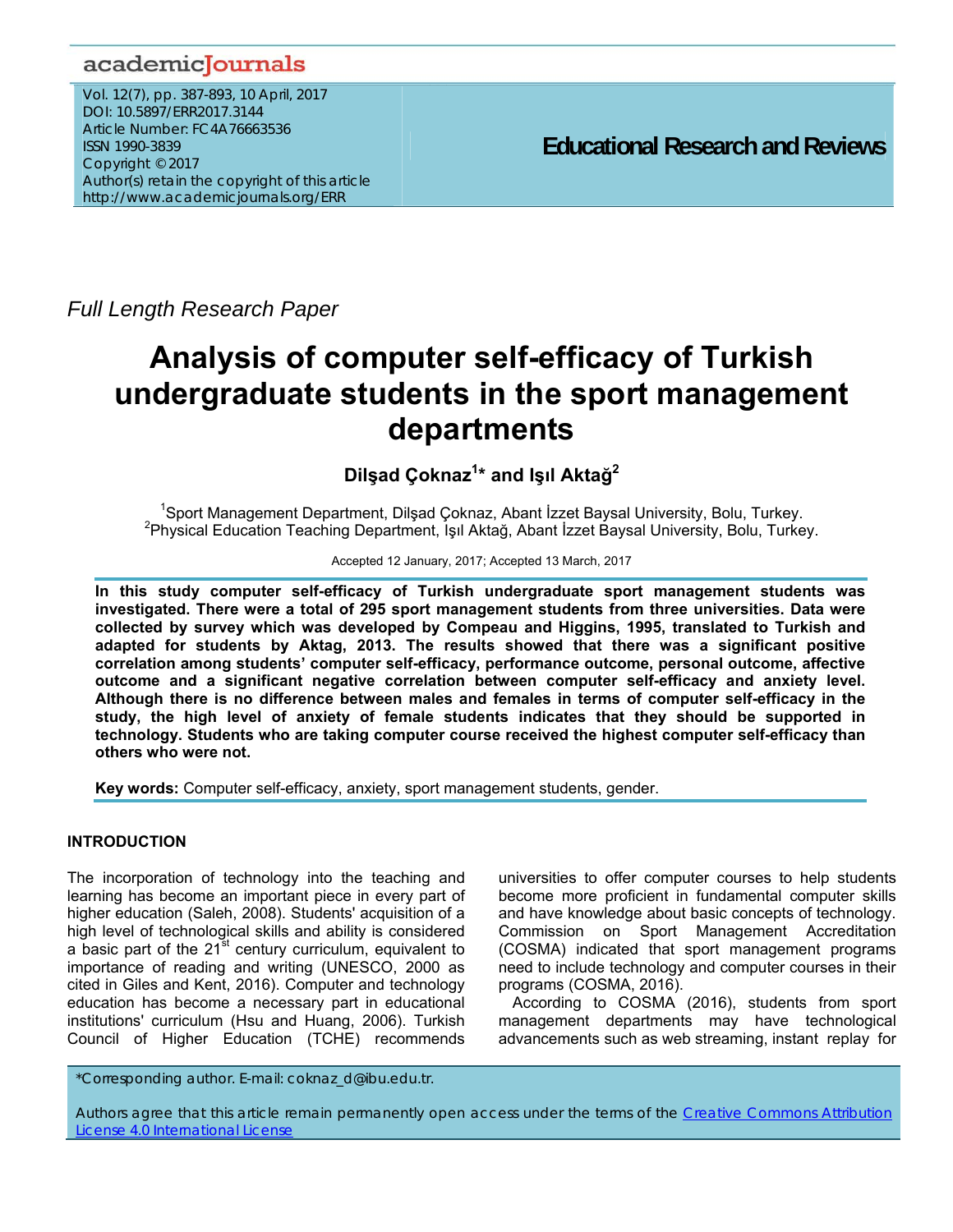officials, injury rehabilitation and social media in addition to use of technology in the classroom to strengthen and stimulate learning. The use of technology in the form of various computer programs is prevalent within many of these operating areas inside sport organizations (Diacin and Van Sickle, 2014).

There is a growing need for technology in the undergraduate sport management curriculum (Hjerpe, 2009). Advancements in technology help to "globalization of sport" and hence the sport management classroom must exhibit that to properly train students for entry into this business (Masteralexis et al., 2012 as cited in Hardin and Pate, 2015). Although a computer course is an effective factor in learning how to use a computer, it does not guarantee that the student will be able to use a computer in every stage of daily life (OECD, 2004 as cited in Tezci, 2011).

For a variety of reasons, there are university students who do not have fully integrated computers in their professions or daily life. Self-efficacy might be one of the reasons that influence individuals' computer usage.

Self-efficacy beliefs have been associated with the studies of Albert Bandura (1997) who defined selfefficacy as "beliefs in one's capabilities to organize and execute the courses of action required to produce given attainments". An individual's high level self-efficacy might lead to the accomplishing tasks that exceed his or her capabilities, while low self-efficacy might result in the underestimation of one's abilities, thus, leading to under achievement (Bandura, 1982).

Computer self-efficacy (CSE) is based on the belief in one's ability to use advanced computer skills (Compeau and Higgins, 1995). If individuals have high self-efficacy, they tend to see themselves as adequate in using computers. On the contrary, individuals who have low self-efficacy become more disappointed and distressed working with computers and hold back themselves to use computers when they face an obstacle (Karsten and Roth, 1998).

Compeau et al. (1999) developed a model related with CSE. According to this model there is a connection between cognitive factors (self-efficacy, performance and personal related outcome expectations), affective factors (affect and anxiety) and computer usage. Self-efficacy exhibits an individual's beliefs in his/her ability to engage in specific and complicated actions to use computer technology and high self-efficacy brings some expectations as an outcome. Performance related expectations such as rise in job or school performance and, personal expectations such as raises, promotions or praises. Effect and anxiety are the emotional responses of individuals for using computers. While effect characterized as positive feelings such as, enjoyment in using computer, anxiety represents negative feelings such as fear or apprehension when using computers.

According to Hsu and Huang (2006), computer use was the most critical element altering CSE, and in order to enhance students' CSE, educators should consider

increasing students' computer use. In past research, CSE has been connected as a crucial factor for computerrelated ability and computer practice (Hasan, 2003). Computer experience is integrated in the amount of time an individual has spent working with computers and the different applications they have learned to use. More years of experience and more frequent computer use should give more opportunities to gather CSE information (Karsten and Schmidt, 2008). As individuals gain more experience with computers, their CSE level increases, too (Saleh, 2008; Papastergiou, 2010). In this study, students were asked if they took computer course or not and frequency of computer usage.

Computer anxiety is another reason why individuals use computers ineffectively. The more experience an individual has with computers, the lower the level of anxiety (Compeau et al., 1999; Şimşek, 2011; Korabili et al., 2010).

Gender is another factor that influences the CSE and frequency of computer usage. This issue has been investigated in many studies. Some researchers demonstrated males have more positive attitudes toward computers when compared to females (İşman and Çelikli, 2009; Cassidy and Eachus, 2002) while others reported no difference between males and females (Ünlü and Süel, 2014).

Computer courses serve as a way of ensuring that students work with computers. The relationship of this experience with CSE becomes an important part of practice. Pointed out by Compeau and Higgins (1999) as cited in Stephens (2006) that in educational environments, one of the main advantages of computer self-efficacy is that it can be used to evaluate individuals' access to and the effectiveness of computer education. According to Cassidy and Eachus (2002) in order to employ and effectively exploit computer technology, educators need to address, as a key issue, computer user self-efficacy beliefs in learners. On the basis of all those information, this current study was focused on evaluation of computer self-efficacy in sport management student.

### **METHODOLOGY**

# **Purpose of the study**

Using technology in their profession is an important part of being an innovative sport manager. That is why in order to use technology effectively, in this regard; using computers in their daily and professional life, individuals in sport management area must have high computer self-efficacy. For this reason, performance in computer courses needs to be evaluated. Therefore the purpose of this study is to determine the computer self-efficacy, performance outcome, personal outcome, affective outcome and anxiety level of students from sport management departments. And also, to determine the influence of gender, whether they take computer course, if they do the grades obtained from the course, and how often the computer is used on computer self-efficacy.

Hypothesis of this study were as follows: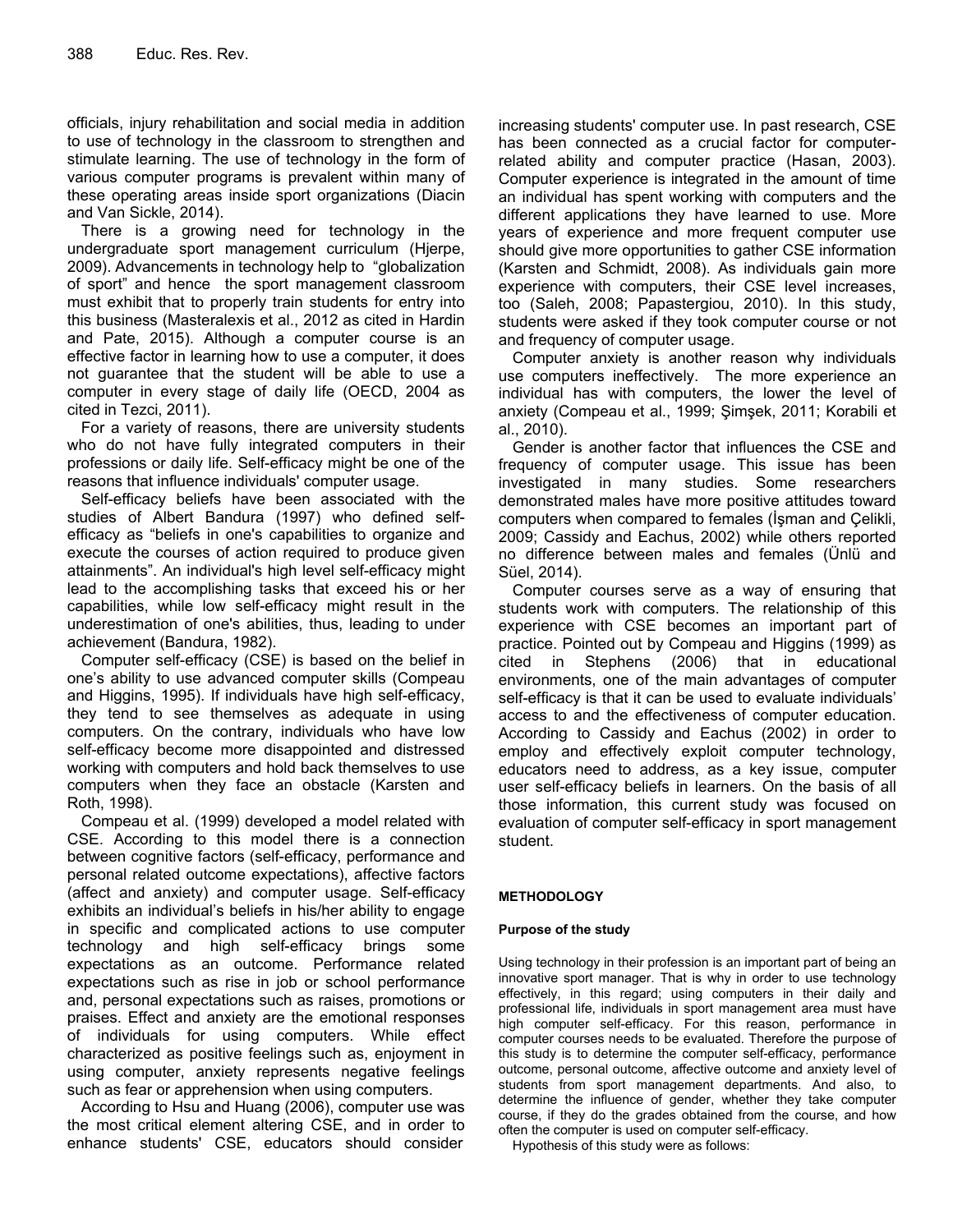1. There is a positive relationship between computer self-efficacy, performance outcome, personal outcome and affective outcome.

2. There is a negative relationship between computer self-efficacy, personal outcome, performance outcome, affective outcome and anxiety.

3. There is a difference in computer self-efficacy, personal outcome, performance outcome, affective outcome and anxiety level of students according to gender.

4. There is a difference in computer self-efficacy, personal outcome, performance outcome, affective outcome and anxiety level of students whether they took computer course before, taking the course now or have not taken the course yet.

5. There is a difference in computer self-efficacy level of students according to grades they received from computer course.

#### **Participants**

The subjects of this study were undergraduate students in Sport Management Departments from three universities: Abant Izzet Baysal University (AIBU), Celal Bayar University (CBU) and Sakarya University (SAU). There were 96 female and 199 male with a total of 295 undergraduate students in this study. Participation was voluntary.

#### **Data collection instrument**

In this research, originally developed by Compeau and Higgins (1995) adapted for students and translated to Turkish by Aktag (2013) Computer Self-Efficacy Scale (CSES) was used. Validity and reliability of this scale was conducted by Işıl Aktag in 2013. As a result of factor analysis CSES consists of 5 factors and 28 items. For reliability of the data, the Cronbach alpha was found as 0.88 for the whole scale Aktag (2013). In current study, Cronbach alpha coefficient was determined as .88 for whole scale too.

Even though this scale is called computer self-efficacy scale, it contains 6 parts:

1: The computer self-efficacy (CSE) was measured by 10 items. Participants were asked to indicate their ability to perform a task on computer on a 10 point scale.

2 and 3: Personal outcome (PO) and the performance outcome (PFO) were measured by 9 items in 5 point scale.

4: The affective outcome (AFO) was measured by 5 items with a 5 point scale.

5: The anxiety (A) was measured by 4 items.

6: Computer usage was measured by asking frequency of computer usage at their daily life.

#### **Data collection procedure**

For the data collection AIBU, CBU, and SAU sport management departments were selected because computer course was mandatory. CSES was given to all students in those universities during 2014 and 2015 spring semester. After examining the results of the CSES completed by the students, the scale which was filled incorrectly were eliminated and finally 295 forms were evaluated in the study.

#### **Data analysis**

The data was analysed by using descriptive statistics and independent samples t-test, one-way ANOVA and Pearson correlation coefficient statistical techniques. In order to view the assumption of the data's normality, Kolmogorow-Smirnov normality

test was performed. As a result of this analysis it can be stated that the data is distributed normally. The statistical significance level was determined as 0.05.

# **FINDINGS**

Research findings related to the computer self-efficacy, anxiety, performance, personal and affective outcomes of the students are shown in Table 1. In the table, the arithmetic mean of participants' CSE, PFO, AFO, PO and calculations are tabulated with their standard deviations. When Table 2 is explored, a significant positive correlation among the participants' computer self-efficacy and the performance outcome (r=0.39, p=0.000<0.01) can be seen. The rest are given respectively as the computer self-efficacy and the affective outcome (r=0.30, p=0.000<0.01), the computer self-efficacy and the personal outcome (r=0.27, p=0.000<0.01), the affective outcome and the performance outcome (r=0.42, p=0.000<0.01) and the personal outcome and the performance outcome (r=0.45, p=0.000<0.01). However, a negative correlation among participants' anxiety and the computer self-efficacy (r=- 0.26, p=0.000<0.01) and the affective outcome and the computer self-efficacy (r=-0.28, p=0.000<0.01) were found. According to Table 2, it can be said that as CSE increases, PFO, AO and PO increase as well. On the other hand as A increases, CSE and AO scores decrease significantly.

Table 3 presents a comparison of the students' computer self-efficacy, the anxiety, the performance, the affective and the personal outcomes according to gender. It is found except anxiety there was no significant difference between male and female students' in their computer self-efficacy, performance, affective and personal outcomes. The only difference between male and female students is found in anxiety scores. Female students' anxiety mean is 8.23 while it was 7.17 for male students' (t (295)=2.45, p=0.015<0.05).

When Table 4 is analyzed, significant differences were found in the computer self-efficacy, the anxiety, the performance and the affective outcomes, of students whether they took computer course, taking it currently or did not take it yet. For CSE, PFO and AO, students who are taking computer course currently had the highest scores among others, respectively  $X=77.12$ ,  $X=15.25$ , and  $X=20.7$ . For A, students who are taking computer course currently had the lowest anxiety score among others,  $X=6.20$ .

The findings in Table 5 have revealed the significant differences at students' CSE scores according to the grades from the computer course. In this study grade AA represents the score from computer course is above 90, BA is between 85-89, BB is 80-84, CB is 75-79, CC is 65- 74, DC is 60-64 and DD İS 55-59. According to the findings, there were significant differences between students who had DD with all other grades except DC.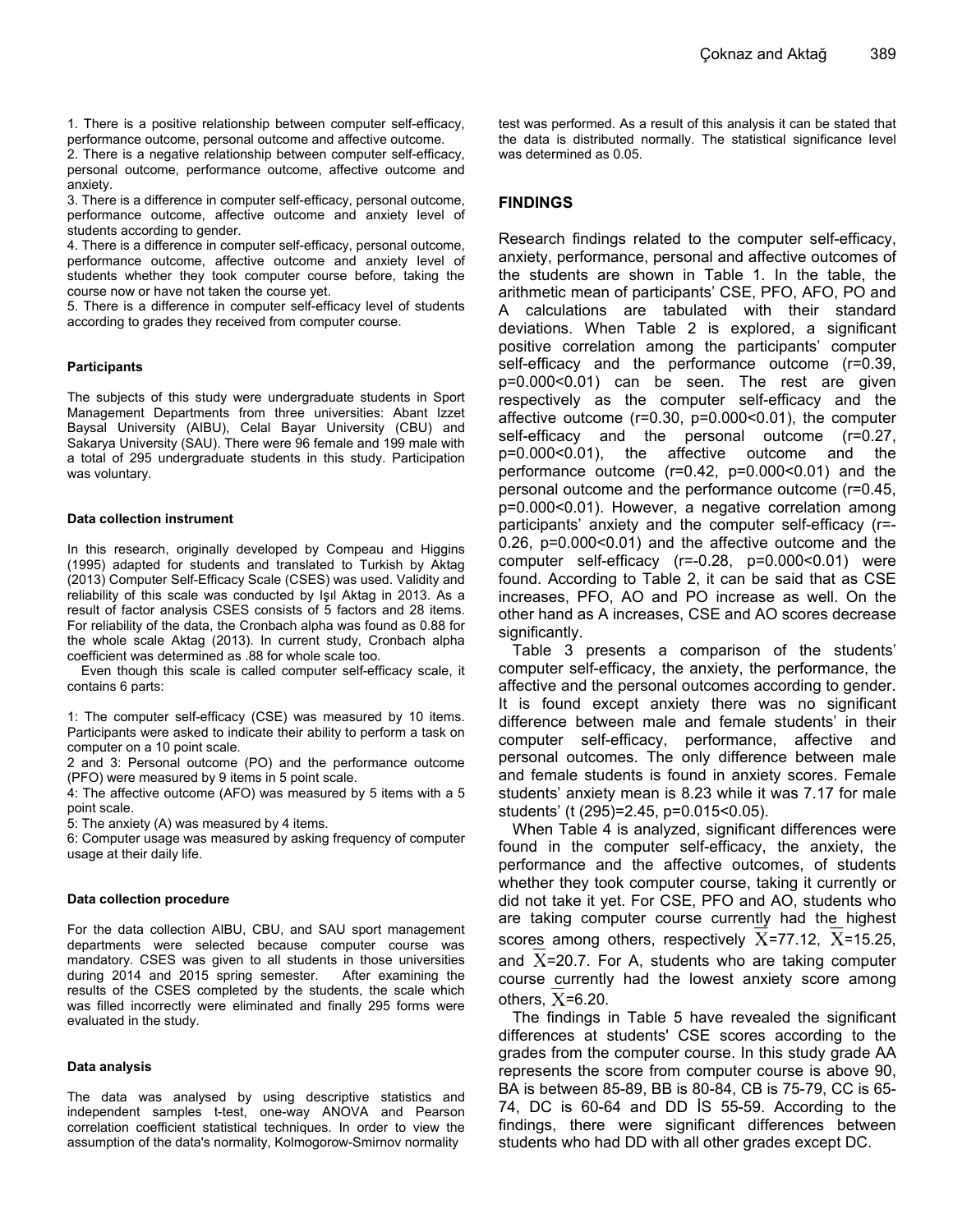L,

L,

**Table 1.** Mean and S.D. of sport management students' computer self-efficacy, performance outcome, personal outcome, affective outcome and anxiety.

| <b>Parameter</b>       |     |       | SD    |
|------------------------|-----|-------|-------|
| Performance outcome    | 295 | 14.94 | 2.86  |
| Affective outcome      | 295 | 18.79 | 3.61  |
| Anxiety                | 295 | 7.51  | 3.53  |
| Computer self-efficacy | 295 | 71.81 | 19.29 |
| Personal outcome       | 295 | 16.08 | 4.71  |

**Table 2.** Pearson correlation results of computer self-efficacy, performance outcome, personal outcome, affective outcome and anxiety.

 $\overline{\phantom{a}}$ 

L,

L,

| <b>Variable</b>                  |     | <b>Computer self-efficacy</b> | <b>Performance outcome</b> | Affective outcome | <b>Anxiety</b> |
|----------------------------------|-----|-------------------------------|----------------------------|-------------------|----------------|
| Performance<br>р<br>Outcome<br>N |     | $0.394*$                      |                            |                   |                |
|                                  |     | 0.000                         |                            |                   |                |
|                                  | 295 |                               |                            |                   |                |
|                                  |     | $0.302*$                      | $0.427*$                   |                   |                |
| Affective                        | р   | 0.000                         | 0.000                      |                   |                |
| Outcome<br>N                     |     | 295                           | 295                        |                   |                |
|                                  |     | $-0.269*$                     | $-0.107$                   | $-0.280*$         |                |
| Anxiety                          | р   | 0.000                         | 0.065                      | 0.000             |                |
|                                  | N   | 295                           | 295                        | 295               |                |
|                                  |     | $0.273*$                      | $0.455*$                   | $0.393*$          | 0.098          |
| Personal<br>Outcome              | р   | 0.000                         | 0.000                      | 0.000             | 0.092          |
|                                  | N   | 295                           | 295                        | 295               | 295            |

p<0.01.

Table 3. T test results of computer self-efficacy, performance outcome, personal outcome, affective outcome and anxiety due to gender.

| <b>Measurements</b> | Gender | N   |       | <b>SD</b> | df  |          | р        |
|---------------------|--------|-----|-------|-----------|-----|----------|----------|
| Computer            | Female | 96  | 73.58 | 18.14     |     |          |          |
| Self-efficacy       | Male   | 199 | 70.96 | 19.81     | 293 | 1.09     | 0.276    |
| Performance         | Female | 96  | 14.83 | 2.95      |     | $-0.454$ | 0.650    |
| Outcome             | Male   | 199 | 14.99 | 2.82      | 293 |          |          |
| Affective           | Female | 96  | 18.21 | 3.95      |     |          | 0.058    |
| Outcome             | Male   | 199 | 19.07 | 3.41      | 293 | $-1.90$  |          |
|                     | Female | 96  | 8.23  | 3.57      |     | 2.45     | $0.015*$ |
| Anxiety             | Male   | 199 | 7.17  | 3.47      | 293 |          |          |
| Personal            | Female | 96  | 16.04 | 4.48      | 293 | $-0.117$ | 0.907    |
| Outcome             | Male   | 199 | 16.01 | 4.83      |     |          |          |

p<0.05.

When Table 6 is analyzed, no significant difference was found among students who said they use computers once a week, several times a week and every day. About half of the students use computers every day. This shows us that most students spend a lot of time with computers

in their daily life.

## **DISCUSSION**

In this study, students of the departments of sports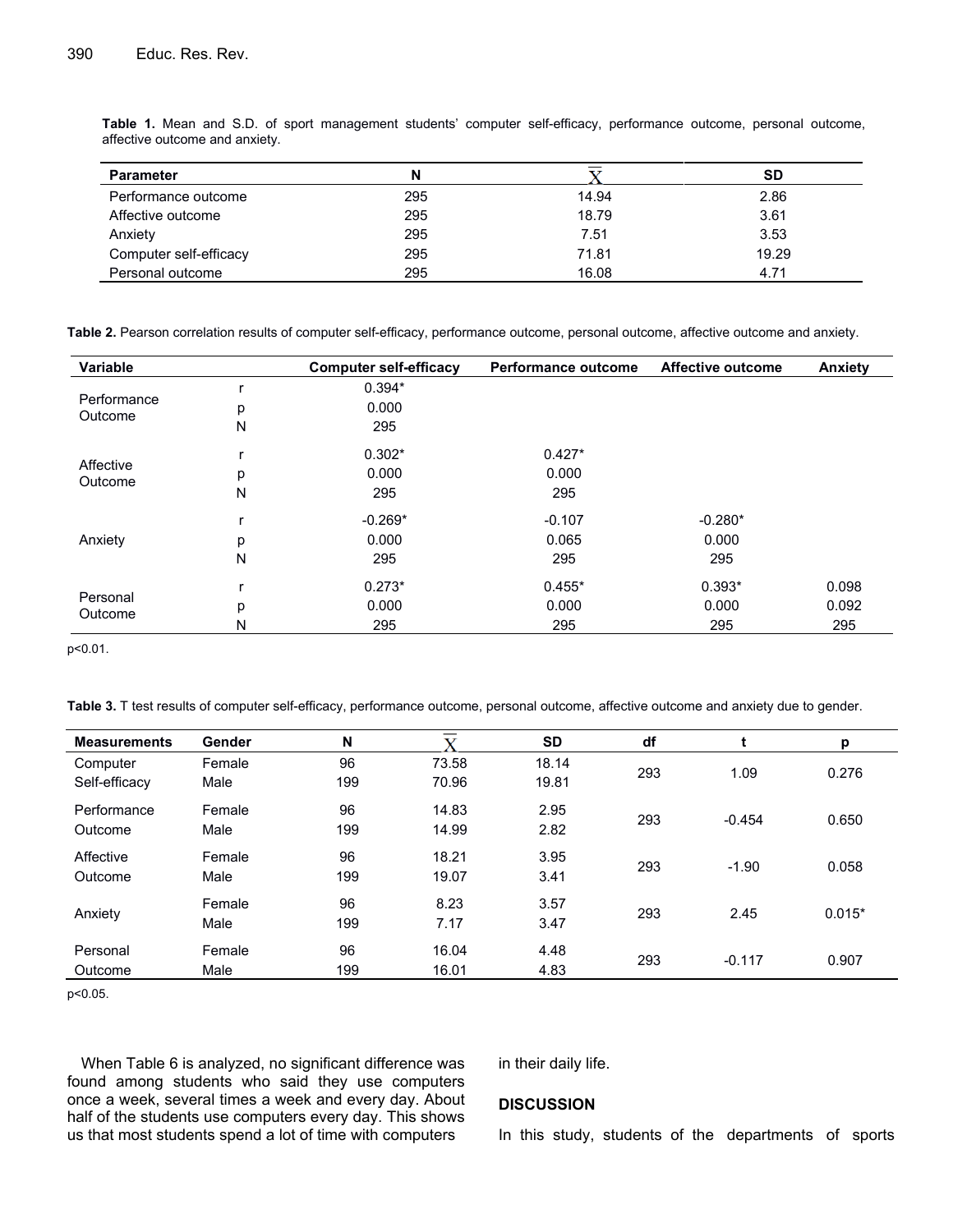| <b>Measurements</b> | <b>Course</b> | N   | $\overline{\phantom{m}}$<br>$\overline{X}$ | <b>SD</b> | F     | p        | Post Hoc        |
|---------------------|---------------|-----|--------------------------------------------|-----------|-------|----------|-----------------|
|                     | Yes           | 186 | 72.81                                      | 18.45     |       |          | Yes-No; no-now  |
| Computer            | No            | 69  | 66.04                                      | 22.13     | 4.98  | $0.007*$ |                 |
| self-efficacy       | Currently     | 40  | 77.12                                      | 15.59     |       |          |                 |
|                     | Yes           | 186 | 15.16                                      | 2.82      |       |          | Yes-no          |
| Performance         | No            | 69  | 14.15                                      | 2.93      | 3.43  | $0.03*$  |                 |
| outcome             | Currently     | 40  | 15.25                                      | 2.72      |       |          |                 |
|                     | Yes           | 186 | 18.69                                      | 3.68      |       |          | Yes-now; no-now |
| Affective           | No            | 69  | 18.24                                      | 3.41      | 3.85  | $0.02*$  |                 |
| outcome             | Currently     | 40  | 20.17                                      | 3.34      |       |          |                 |
|                     | Yes           | 186 | 7.53                                       | 3.72      |       |          | No-now          |
| Anxiety             | No            | 69  | 8.21                                       | 3.23      | 4.10  | $0.01*$  |                 |
|                     | Currently     | 40  | 6.22                                       | 2.77      |       |          |                 |
|                     | Yes           | 186 | 16.25                                      | 4.66      |       |          |                 |
| Personal            | No            | 69  | 15.43                                      | 4.71      | 0.893 | 0.410    |                 |
| outcome             | Currently     | 40  | 16.45                                      | 4.93      |       |          |                 |

**Table 4.** One way ANOVA results of computer self-efficacy, performance outcome, personal outcome, affective outcome and anxiety due to taking computer course.

p<0.05.

**Table 5.** One way ANOVA results of computer self-efficacy due to grades from computer course.

| <b>Measurement</b> | <b>Grades</b> | N   |       | <b>SD</b> |      | р     | Post hoc |
|--------------------|---------------|-----|-------|-----------|------|-------|----------|
|                    | AA            | 51  | 78.98 | 20.14     |      |       | AA-DD    |
|                    | BA            | 20  | 79.60 | 13.75     |      |       | BA-DD    |
|                    | <b>BB</b>     | 36  | 72.83 | 17.92     |      | BB-DD |          |
| Computer           | CВ            | 24  | 68.54 | 17.03     |      |       | CB-DD    |
| self-efficacy      | СC            | 41  | 69.12 | 18.02     | 5.91 | .00   | CC-DD    |
|                    | DC            | 8   | 58.75 | 16.72     |      |       |          |
|                    | DD            | 8   | 45.50 | 11.75     |      |       |          |
|                    | Total         | 188 | 72.10 | 19.22     |      |       |          |

p<0.05.

**Table 6.** One way ANOVA results of computer self-efficacy due to frequency of computer usage.

| <b>Measurement</b>        | Computer usage       |     |       | SD    |       |       |
|---------------------------|----------------------|-----|-------|-------|-------|-------|
| Computer<br>Self-efficacy | Once a week          | 21  | 68.47 | 19.73 |       |       |
|                           | Several times a week | 117 | 72.23 | 18.43 | 0.345 | 0.709 |
|                           | Everyday             | 157 | 71.94 | 19.93 |       |       |

p<0.05.

management from three universities were taken as samples. The CSE, anxiety level, performance, affective and personal outcomes investigated in relation to their gender, grade of the computer course and frequency of computer usage.

Pearson correlation coefficient was calculated in order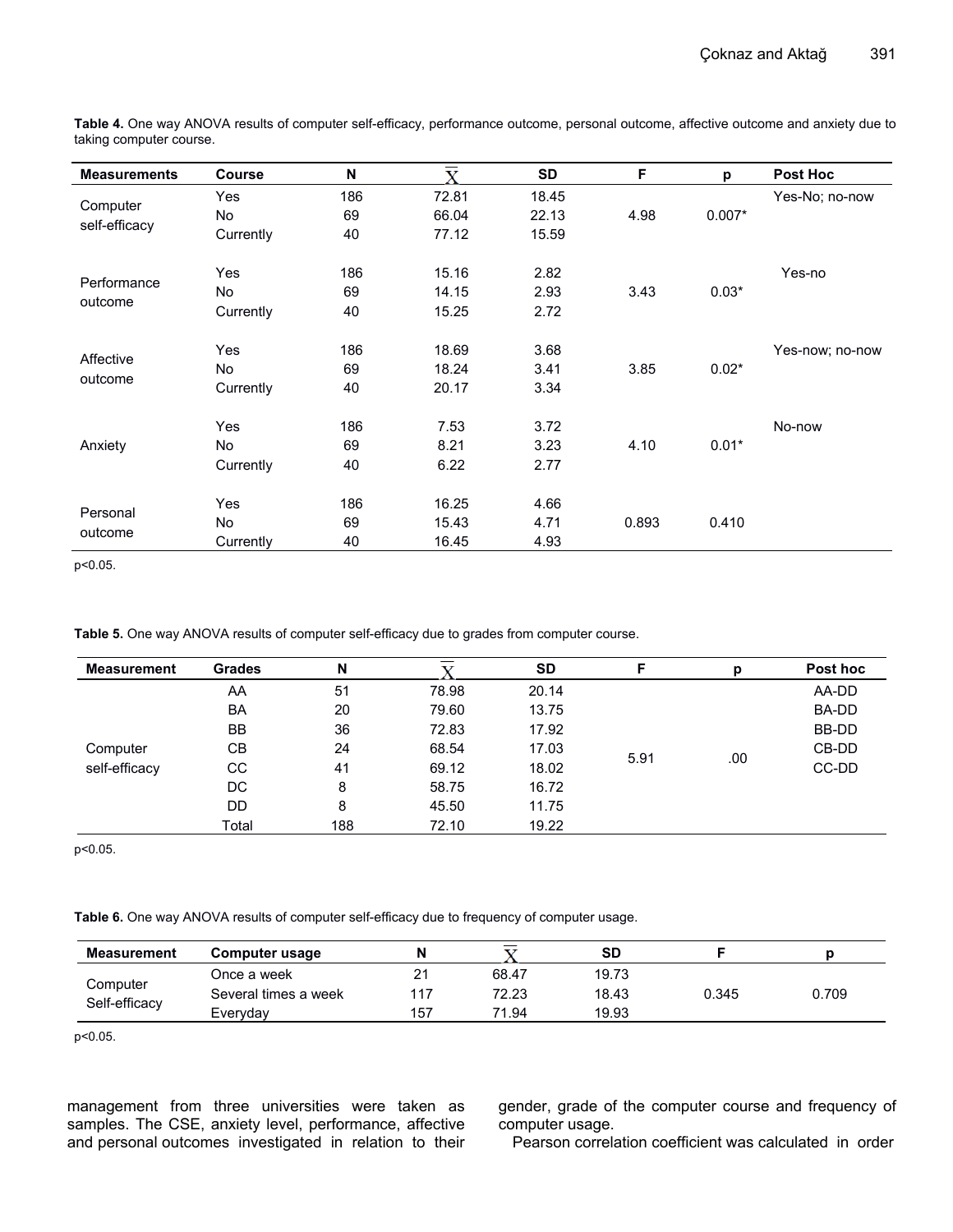to be able to see the relationship of students' CSE, anxiety, performance, personal and affective outcomes. According to the calculations, a low positive correlation among students' CSE, performance outcome, affective outcome and personal outcome scores was found on the other hand it was found a low negative correlation between the anxiety and the CSE and the anxiety and the affective outcome. These results approve the studies of Compeau et al. (1999), the CSE and the outcome expectations are powerful and significant predictor of the affective outcome and the anxiety. Findings of this study are also supported by Şimşek (2011) and Korobili et al. (2010) that the CSE has a negative correlation with the anxiety. Namely as anxiety level decreases so too the level of computer self-efficacy and affective outcome.

The t test results indicated that there was no significant gender related difference in the CSE, the performance outcome, the affective outcome and the personal outcome of the students. The only significant difference between male and female students was found in anxiety scores. Male students had lower anxiety scores  $(X = 7.17)$ than female students  $(X= 8.23)$ . Gender differences results were inconsistent. Some of the findings indicated that the male students had higher CSE than the female students. However, much of the literature indicated that there are no differences between genders. Consistently, according to Pamuk and Peker (2009), Teo (2008), Ünlü and Süel (2014) and Zorba (2011) there are no significant differences between males and females in the CSE levels. According to İşman and Çelikli (2009), Şimşek (2011), Papastergiou (2008), and Huffman et al. (2013) on the contrary, male students are more confident as compared to female students in computer usage. Although there was not any significant difference at students' CSE level related to their gender, surprisingly a significant difference was found between the female and male students' anxiety level. Because of their high anxiety level of female students while using computers they could not make any computer related career choices. This might also affect their attitudes towards computer technologies.

Results related to the students' taking computer course and their CSE, the anxiety, the performance , the affective and the personal outcomes showed that the CSE, the performance and the affective outcomes of students who declared they are taking computer course currently had significantly higher than students who declared they have not taken it yet or took it before. Besides, the anxiety scores of students who declared they are taking computer course currently had the lowest among others. In this case, the influence or effectiveness of the computer course for extended period of time needs to be questioned. For students taking computer course may not help them to convince this course is important and worthwhile in their profession and educational life thus accordingly, they have not benefited from this course. Göktaş (2012) found that CSE of students was

affected positively after they took computer course. The findings of this study supported this partially. In our case, students who took the computer course had lower anxiety scores than students who had not taken computer course yet. Simultaneously, they have higher CSE scores than the students who have not taken computer course yet. But, the influence of this experience did not last long.

In this study, the students' CSE level was analyzed according to the grades taken from the computer course. It was found that there was a significant difference between DD and the all other grades, except DC. This means that DD is the threshold grade for students to influence their CSE. In terms of students, as long as they do not fail from the course their self-efficacy was not altered. When looked at, the CSE means of the students who took AA from the course was the highest 78.98. Çolak (2013) found a positive correlation between the CSE and the computer grades similar to this work.

The results on the frequency of the computer usage by sport management students show that more than half of the students spend time with computers every day. The CSE of students who said they use computer every day and the ones who use computer several times a week is very close to each other. At this point, we need to questioned students' computer usage. They might use computers communicate with family and friends, gaming or chatting rather than through study related activities. Computer self-efficacy is associate rather to the quality of experience than to the amount of time spending with computers. These results were supported by Özçelik and Kurt (2007). According to the Compeau and Higgins (1995), as the computer usage increases, the computer self-efficacy level is supposed to increase too.

# **Conclusion**

It is quite important that youngsters who will be professions in the future competencies in using technological tools such as computer in the information age. Because individuals who cannot follow the innovations in technology and cannot use the technology adequately in their professional life will probably be affected negatively. Hence this study focuses on computer self efficacy which is thought to be determinative in the efficient use of computers. Although there is no difference between males and females in terms of computer self-efficacy in the study, the high level of anxiety of female students indicates that they should be encouraged in technology. The difference between DD which is the lowest grade in the search and other grades and if they have computer training or not seems as a factor effecting computer self efficacy. In conclusion it can be said that, educational environment gives opportunities for sport management students to use computers effectively .In this case computer training needs to be supported for sport management students.